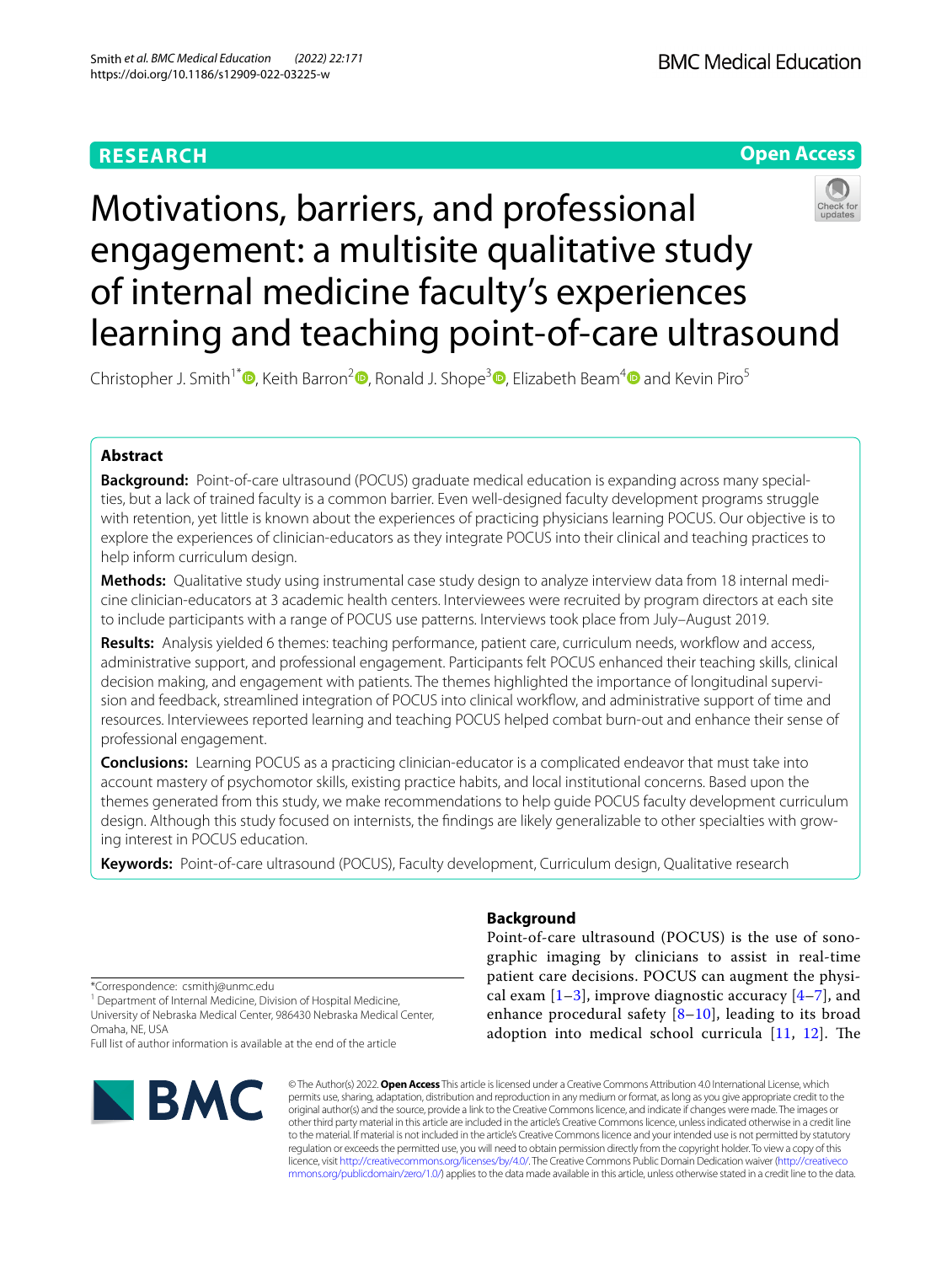infux of residents with POCUS training combined with more afordable and portable devices has contributed to an expansion of POCUS graduate medical education across various specialties  $[13-15]$  $[13-15]$ . This growth has been especially notable within internal medicine (IM). Between 2012 and 2016 the number of IM residency programs with formal POCUS training increased from 25% [[16\]](#page-7-10) to 40% [[13\]](#page-7-8), a trend that has likely accelerated in the intervening years. In 2019 the Alliance for Academic IM released a position statement supporting the integration of POCUS training across undergraduate, graduate, and continuing medical education [[17\]](#page-7-11).

While there is great enthusiasm for POCUS education, a dearth of trained faculty has been a persistent barrier to program expansion [[13](#page-7-8), [16](#page-7-10), [18,](#page-7-12) [19](#page-7-13)]. Consequently, faculty development is a major area of need for nascent programs with the dual aims of supporting motivated colleagues and building mentoring networks for the growing number of POCUS learners. As with other practice changes, the process of learning POCUS is a complicated endeavor that is impacted by individual, social, and organizational factors [[20\]](#page-7-14). Practicing physicians must master a complex set of psychomotor skills, integrate these skills within existing practice habits, adhere to organizational policies and procedures, and manage other competing responsibilities. Because of these issues, even well-designed POCUS faculty development programs can struggle with retention over time  $[21]$  $[21]$  $[21]$ . Thus, as the need for POCUS educators intensifes, it is becoming increasingly essential to have a detailed understanding of the factors impacting faculty learners.

The purpose of this study was to explore IM physicians' experiences learning and teaching POCUS at 3 university-based health systems to help guide future curriculum design.

# **Methods**

# **Design**

We performed a multi-site qualitative study using instrumental case study design. Case study design is rooted in the constructivist paradigm and is best used to describe the "how" and "why" complex phenomenon occur within their real-life context. An instrumental case study focuses on understanding a specifc issue rather than understanding individual cases [\[22](#page-7-16)]. We defned the case as the experiences of IM clinician-educators learning and integrating POCUS into their practice. Since this is a complex issue, we wanted to examine the issue across multiple sites using a holistic analysis [[23](#page-7-17)] rather than comparing and contrasting individual sites. We bound the case defnition by practice location (3 university-afliated healthcare centers with IM residency programs), profession (IM physicians), and prior participation in POCUS faculty development at their home institution.

#### **Setting & participants**

Table  $1$  lists characteristics of the  $3$  study sites. These sites were chosen because they had established faculty and resident POCUS training programs and were located in diferent geographic regions of the country. We used purposeful sampling to recruit physicians with a range of POCUS use patterns to participate in semistructured interviews. Eligible participants were identifed by POCUS program directors at each site (CS, KB, KP) based upon participants' frequency of POCUS use (frequent and infrequent users) and recruited via email. Study participants were not required to have hospital

<span id="page-1-0"></span>

|  |  | Table 1 Characteristics of sites included in POCUS interview study |  |  |
|--|--|--------------------------------------------------------------------|--|--|
|--|--|--------------------------------------------------------------------|--|--|

|                                | Site 1         | Site 2         | Site 3         |  |
|--------------------------------|----------------|----------------|----------------|--|
| Practice Setting               | Urban academic | Urban academic | Urban academic |  |
| Affiliated VA health center    | Yes            | Yes            | Yes            |  |
| Residency size <sup>a</sup>    | 85             | 104            | 46             |  |
| POCUS Program                  |                |                |                |  |
| Medical school curriculum      | Yes            | Yes            | Yes            |  |
| Residency Curriculum           | Yes            | Yes            | Yes            |  |
| Ultrasound Fellowship          | <b>No</b>      | Yes            | Yes            |  |
| Faculty Development Program    | Yes            | Yes            | Yes            |  |
| FTE for POCUS Program Director | Yes            | Yes            | Yes            |  |
| Cart-based POCUS machinesb     | $\overline{2}$ | 4              |                |  |
| Handheld POCUS machinesb       | 4              | $\circ$        | 4              |  |

Abbreviations: POCUS point-of-care ultrasound, VA Veteran Affairs, FTE full-time equivalent

<sup>a</sup> Includes categorical, preliminary, and primary care residents

<sup>b</sup> Department-owned machines available for use by internal medicine faculty and residents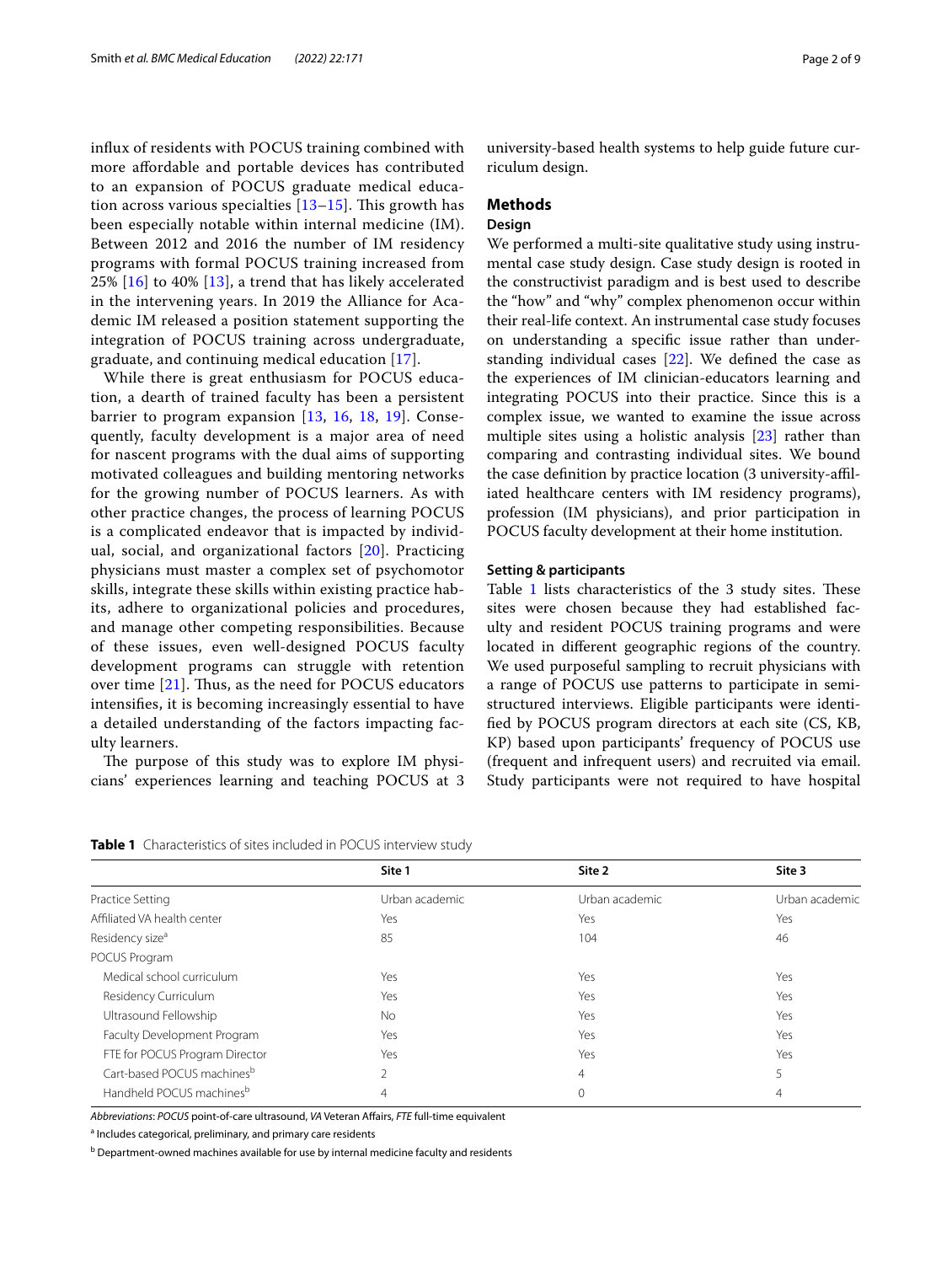privileging in POCUS. The authors chose an initial sample size of 18 participants (6 from each site) based upon the relative homogenous sample, focused research questions [[24\]](#page-7-18), and sample size recommendations for qualitative studies [[25\]](#page-7-19).

# **Interviews**

We conducted semi-structured, in-person interviews from July–August 2019. Interviews lasted 20–30min and were recorded for transcription. Using a targeted needs assessment framework, interview questions explored content about the participants' experiences and learning environment related POCUS  $[26]$ . The specific issues under investigation were motivators, facilitators, barriers, and professional engagement. Each interview topic started with a general, open-ended question, followed by probing questions (Additional fle [1](#page-6-0)).

Questions exploring motivations were informed by the self-determination theory (SDT). SDT identifes 3 psychological factors that facilitate psychological growth and intrinsic motivation – autonomy, competency, and relatedness to the social environment  $[27, 28]$  $[27, 28]$  $[27, 28]$  $[27, 28]$  $[27, 28]$ . The interview guide included probing questions addressing each of these core motivational factors. The second interview question asked participants to describe barriers and facilitators to learning and integrating POCUS into their clinical routine. Probing questions were informed by practice implementation research and included questions exploring barriers related to knowledge, attitudes, and external factors  $[29]$  $[29]$  $[29]$ . The third question asked interviewees to reflect on how learning POCUS impacted their feelings of engagement or burn-out. Burn-out and engagement are overlapping concepts and are used as indictors of work-related well-being [\[30](#page-7-24)].

The interview guide was developed using an interactive process, including experts in POCUS and qualitative methodology. It was tested for clarity by conducting a pilot interview with an eligible faculty member. A recording of the pilot interview was reviewed by members of the research team, which did not result in any changes in the interview guide. Data from the pilot were not included in the fnal analysis.

# **Analysis**

Audio recordings were transcribed verbatim by a thirdparty service associated with the lead author's institution using Descript online software (Descript, San Francisco, CA), resulting in 138 pages of single-spaced transcripts. A transcriptionist reviewed the transcripts for accuracy and removed identifying information. Two experts in qualitative methodology (RS and EB) analyzed transcript data using MaxQDA 2020 (VERBI Software, 2019, Berlin, Germany). We had no a priori hypothesis. The analysists used an inductive process to code the lines of text and identify emerging themes. First, each analyst independently coded transcripts from 2 interviews and compared results to create a common codebook. Then each expert coded half of the remaining interviews to identify themes that emerged from groups of codes. No additional themes were generated after analyzing the initial 18 interviews, therefore further interviews were not needed.

Study participants validated thematic results via member checking [\[31](#page-7-25)]. A summary report was sent to all participants via email. They were asked to review the report and evaluate for accuracy and completeness. Fourteen of 18 (78%) participants responded to member checking. Thirteen participants agreed with the summary report as written. One participant suggested clarifying language for one of the themes.

# **Ethical considerations**

Interviewees provided informed consent to participate in the study. Privacy was maintained by conducting interviews in private settings. Interview transcripts were deidentifed to protect the anonymity of participants and no identifying data was used when reporting the results. Data was stored on an encrypted, password protected cloud drive managed by the lead author's institution.

Refexivity was managed by recognizing the power dynamics between researchers and participants [\[32](#page-7-26)]. Interviewers (CS, KB, KP) were leaders in their respective POCUS programs, which had the potential to infuence participants' responses. This was addressed by recruiting participants without hierarchical or managerial relationships with the researchers (i.e. colleagues of similar status). Part of the consent process included discussion that their involvement would not impact their standing within the POCUS program. The project was approved as exempt research by each site's local Institutional Review Board (University of Nebraska Medical Center 278-19-EX, Oregon Health & Science University STUDY00016922, University of South Carolina Pro00089230).

# **Results**

Characteristics of the 18 participants are listed in Table [2](#page-3-0). Qualitative analysis yielded 6 themes from the interview data: improved teaching performance, enhanced patient care, learning and curriculum needs, workflow and access, administrative support, and work engagement.

# **Teaching performance**

Interviewees felt POCUS augmented their teaching skills and enhanced their relationships with trainees. Integrating POCUS into their teaching made them feel valued and relevant as educators.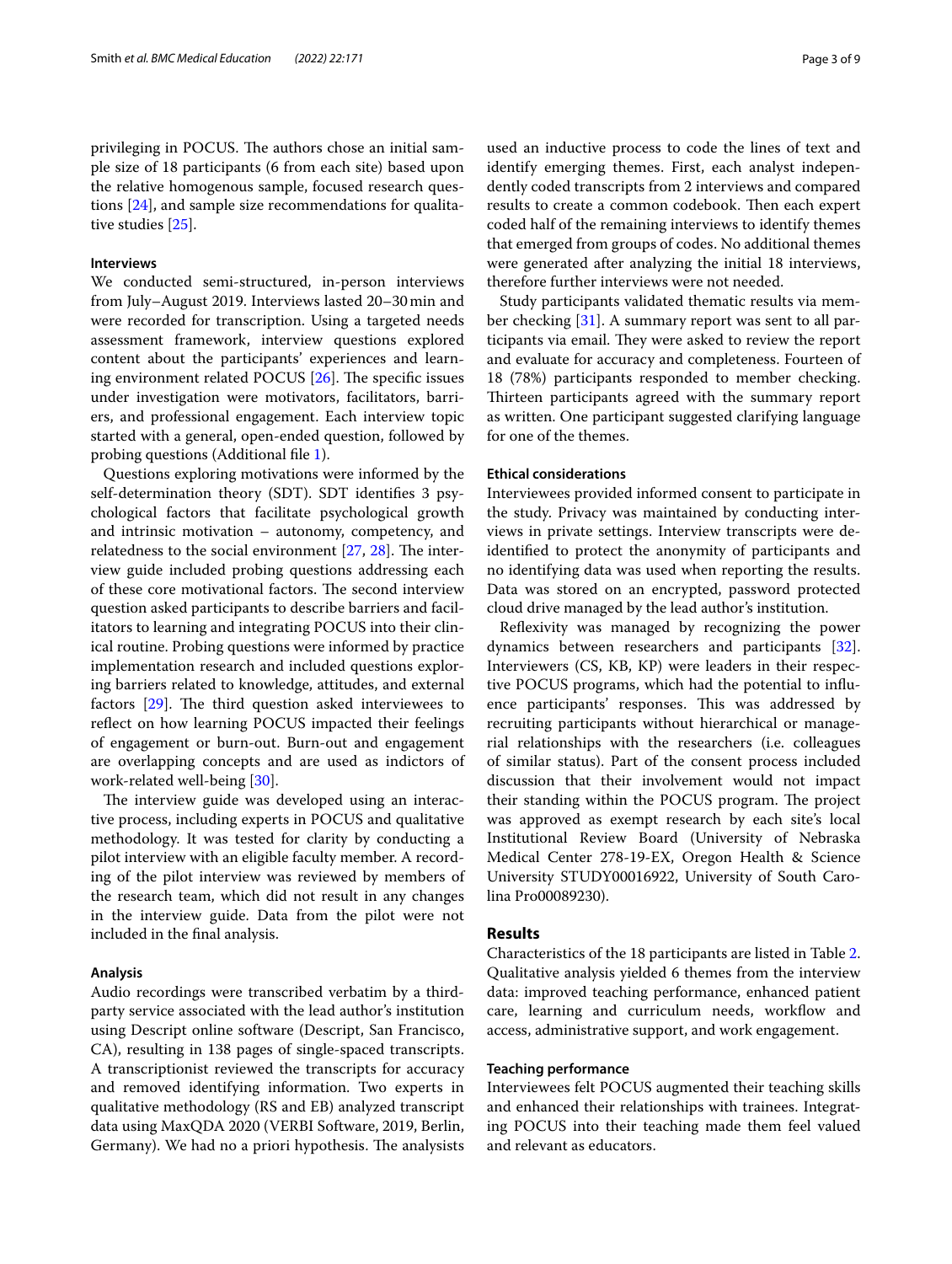<span id="page-3-0"></span>**Table 2** Characteristics of 18 Physicians Participating in Interviews

| Female Gender, n (%)                                 | 6(33.3)        |
|------------------------------------------------------|----------------|
| Median time since completing residency (IQR), yrs    | $5(3.3-10)$    |
| Median time since first POCUS training (IQR), yrs    | $3(1.3 - 5.8)$ |
| Clinical practice environment, n (%)                 |                |
| Inpatient                                            | 12 (66%)       |
| Hybrid/traditional                                   | 6 (33%)        |
| Frequency of POCUS use, n (%)                        |                |
| Less than weekly                                     | 6(33.3)        |
| Weekly                                               | 3(16.7)        |
| Several times per week                               | 6(33.3)        |
| Daily                                                | 3(16.7)        |
| Comfort level using POCUS clinically, n (%)          |                |
| Uncomfortable                                        | 2(11.1)        |
| Neutral                                              | 8(44.4)        |
| Comfortable                                          | 8(44.4)        |
| Median clinical time with learners (IQR), weeks/year | $12(8-25)$     |
| Educational leadership role, n (%)                   | 12 (66.7)      |
| POCUS fellow, n (%)                                  | 2(11)          |
|                                                      |                |

*Abbreviations*: *POCUS* point-of-care ultrasound, *IQR* interquartile range

*"If I look at my role as an educator, I feel like I'm able to ofer something new that is needed in our specialty and for our learners."*

Participants also noted how POCUS can engage learners by using technology to integrate anatomy and physiology with bedside teaching:

*"You can talk on rounds or you can do a sit down session or whatever but if you actually are at the bedside and you pull up the pictures and images especially when technology is involved like ultrasound is and they can draw on some of those anatomical things that they remember learning, I think that really draws them in."*

# **Patient care**

A second theme was the power of POCUS to improve patient care through patient engagement and enhanced clinical decision making. POCUS fostered a return to the bedside, resulting in more personal contact with patients. Participants also noted that POCUS images could be used as visual aides to help reinforce patient education.

*"…it gives you a lot of time at the bedside with the patient which can be unusual the way we practice medicine. And then they like looking at their anatomy and learning about their own body."*

*"I can show them, 'Look, this is your heart. It's sup-*

*posed to squeeze this much and it's only squeezing this much' or, 'Hey, look, there's fluid in here. There shouldn't be fuid in here.' So even something as simple as that just having their visual feedback to the patient that can show them what we're doing and why."*

Interviewees reported that POCUS enhanced their clinical decision making by supplementing the physical exam and providing immediate, actionable data:

*"I think one of the things that kept me going with it was the immediate reinforcement…if I saw something I can make a clinical decision and I could see whether that clinical decision was right or not…And I think I just really felt like in the past I wasn't able to make those 'at the bedside' decisions and now I was able to, so that was one of the very positive things."*

# **Learning & curriculum design**

Interviewees provided insight into what factors enriched their learning. First, a sense of community among POCUS learners helped maintain a fun, positive learning environment. This was reinforced by opportunities for peer-learning among faculty.

*"I feel like we're all kind of learning at the same time, so that's nice…gathering our ultrasound images for review where several of us would get together and ultrasound patients together. Tat was actually fun. I enjoyed not feeling so isolated on my foor, away from the other hospitalists. So those were fun experiences."*

Second, interviewees noted the importance of expert coaches when learning POCUS. Having an experienced POCUS user provide ongoing quality assurance and constructive feedback on image acquisition and interpretation was considered important for developing confdence and independence.

*"You have to obtain the images but you also have to review them with somebody who can say, 'Well you were a little of axis, but you have enough here to have drawn the conclusion that you drew.' You don't always have to have a perfect image and so that was a real big confdence builder for me both with regard to you know helping me with my technique but also helping me kind of understand what's good enough to answer the question."*

Conversely, lack of longitudinal support and feedback was a common barrier that limited participants' confdence in supervising learners.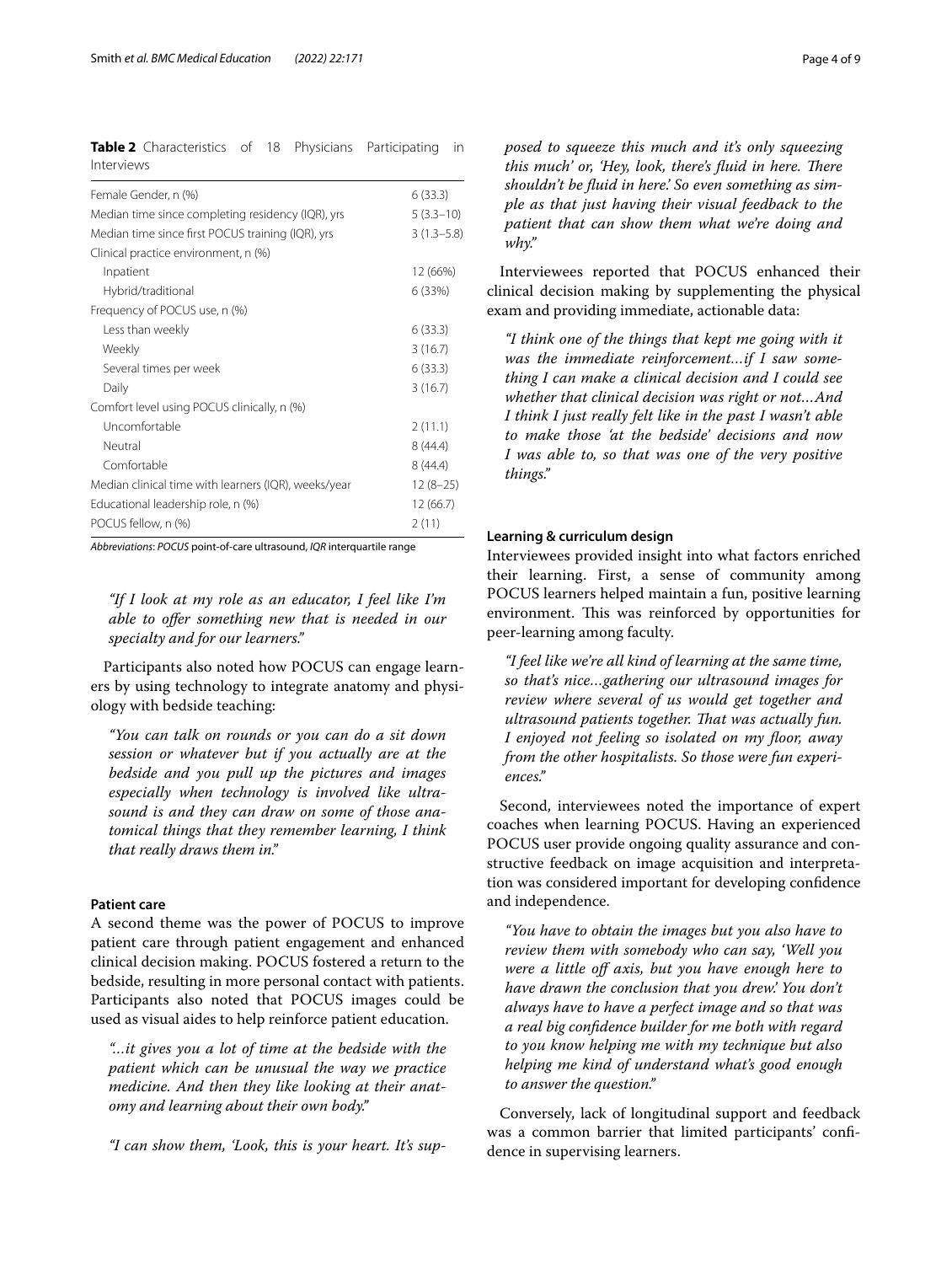*"I always could use more education and to build confdence in using it. Would I absolutely trust my own fndings on ultrasound without verifying it with either someone who's better at ultrasound than me or verifying it with other studies? No, I wouldn't...not in my current level."*

Finally, interviewees suggested a graduated approach to learning POCUS. Interviewees suggested starting with straight-forward, normal exams before advancing to more challenging studies, as certain patient characteristics, such as obesity and immobility, were difficult for novice learners to navigate.

*"Practicing on "normal" patients frst just to work on again picture quality and acquisition and correct orientation of the probe and those kinds of things are the most helpful."*

*"So those patients who are obese..I don't get a very clear picture where I can read the image with confdence then you know I'm not very good, so I have to improve my knowledge and skill in order to..read those not very optimal images."*

# **Workfow & equipment accessibility**

Minimizing disruption to established workflow was an important aspect of learning POCUS. Training fexibility was an important curricular design factor that allowed participants to more easily integrate learning into their unpredictable scheduling and minimize added workload. Novice users required more time to plan and perform POCUS exams, which could be difficult to manage with other competing responsibilities. Furthermore, practice inertia was difficult to overcome, as interviewees were not immediately in the habit of integrating POCUS into their daily routine.

*"It's defnitely not a habit or routine to think about ultrasound, so it's not going to be the frst thing that comes to mind if I'm taking care of the patient that, so that is something if it became a habit or routine, then I defnitely would use it more and then the more that I used it, the more confdent I would become."*

An important element of workflow efficiency was machine accessibility. A primary barrier was limited availability and portability of cart-sized machines. Transporting and confguring these machines within patient rooms was sometimes cumbersome. Furthermore, machines were often communal devices stored away from patient care areas. Interviewees reported feeling frustrated when they went out of their way to get the machine, only to fnd it was unavailable.

*"I can't fnd a machine. Tat's been like less than fve times I'm sure. But that's tough because if you have the time and you have the energy to go get the machine and then it's not there…I think that having machines not available in all towers is tough."*

Conversely, hand-held devices were felt to facilitate learning through easier portability and accessibility.

*"I can answer most of the questions with the handheld that I have and that also makes it a lot more easy and portable and it makes my chances of actually doing it a lot higher because I'm likely to have it on me. You know a lot of times if you're talking to the patient and you have a question you may or may not know if you want to do POCUS before you entered the room and so if you just have it around your shoulder, that makes it really easy just to turn it on versus going back and getting the machine and hauling it back is a barrier. So, I think for my purposes…the handhelds are great."*

# **Administrative support**

Another theme generated from interviews was the need for administrative support to fnance and prioritize faculty development. This includes the need for dedicated time to practice nascent POCUS skills and avoid skills decay.

*"I think that even as an institution that's strong in ultrasound we don't actually have a well-developed faculty development system to help faculty. We have plenty of training but just to use an example like the frst number of years here I would get invited to training but they wanted me to pay for them. There also is no system that encourages ultrasound training at the cost of missing other responsibilities like no one at a high level saying we need everyone up to speed. Find a way to get people out of clinic because they all need to do ultrasound training at the faculty level."*

# **Professional engagement**

Participants felt learning POCUS enhanced their sense of engagement with their work and helped combated burnout. This was facilitated by several aspects of POCUS, including more direct-contact with patients, positive learner feedback, and the challenge of mastering a new skill.

*"Tis is one procedure that at least combines the fact that I can do something with my hands, but also my head. It might be the only procedure I can think of that's not just a mindless route procedure*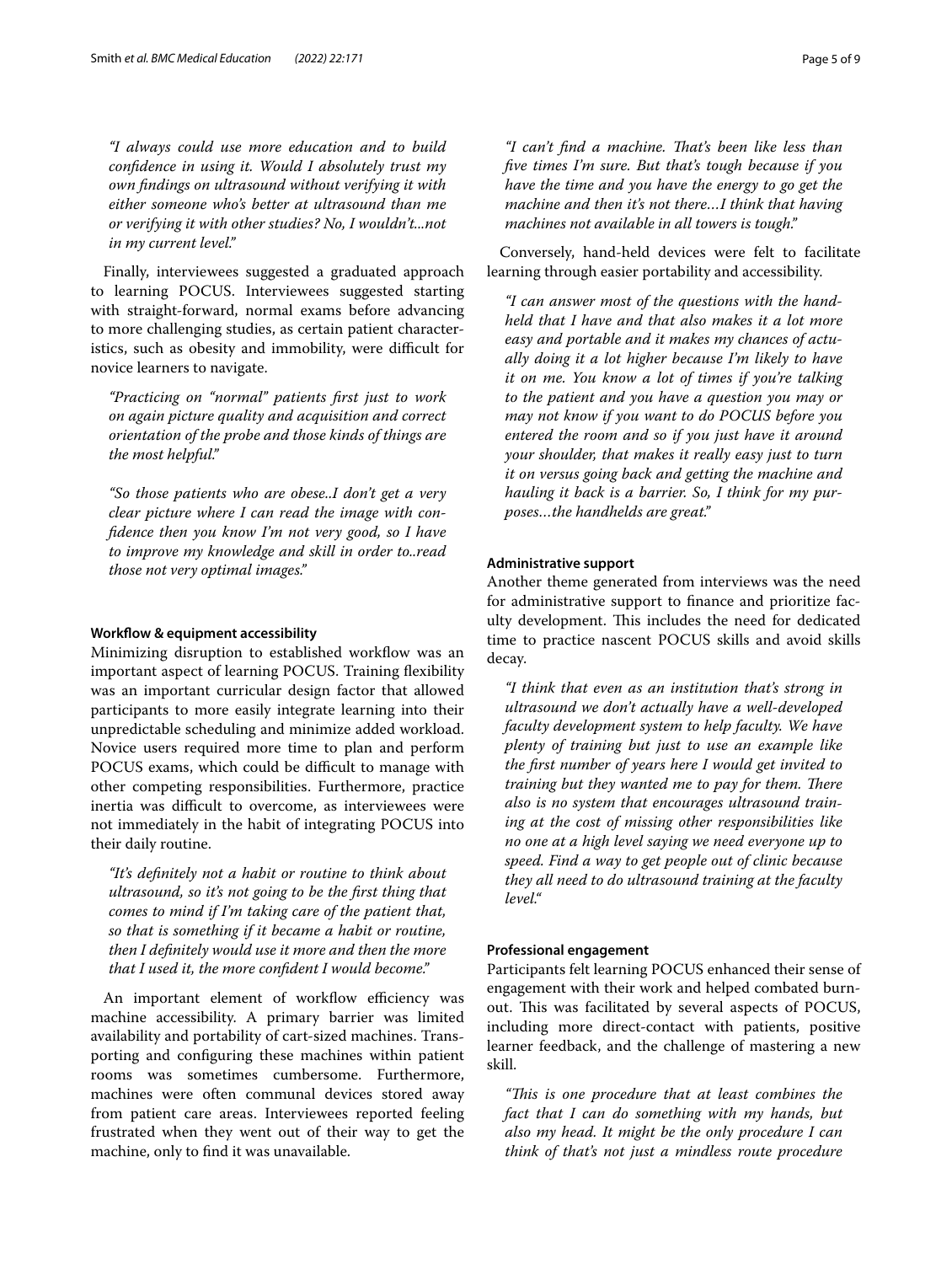*that actually involves a lot of thought process while you're doing it. A lot of thinking. So, I do fnd it to be something that reminds me why I went into internal medicine and allows me a chance to learn something new. And every time I can learn something new, I become re-engaged with something that at times can get old."*

*"I think that point of care ultrasound can...help fght against burnout I guess just because I feel like it's cool and it's innovative and that you know your learners like it, and your residents like it, your patients like it and so it can be pretty rewarding."*

# **Discussion**

In this study, IM clinician-educators describe the motivations, barriers, and facilitators to learning POCUS and integrating this new skillset into their clinical and teaching practices. Participants felt POCUS enhanced their teaching performance, patient care, and work engagement, while also providing important insights into how faculty development curricula can be designed to address the needs of practicing physicians (Table [3](#page-5-0)).

This study adds to prior research in several ways. While previous studies have explored perceived barriers to POCUS, most have targeted residency program directors  $[13, 14, 16]$  $[13, 14, 16]$  $[13, 14, 16]$  $[13, 14, 16]$  $[13, 14, 16]$ , which may not reflect the experiences of practicing physicians. A recent survey-based study of hospital-based internists identifed primary barriers to learning POCUS, including lack of training, handheld devices, supervision, time, and quality assurance. The current study corroborates and expands on these fndings by using qualitative methodology to explore "how" and "why" faculty physicians learn POCUS, including their motivations and professional engagement. While this study focused on IM faculty, we feel the fndings are applicable to other specialties, such as Pediatrics [[13\]](#page-7-8) and Family Medicine [\[14\]](#page-7-27), who face a similar challenge of expanding faculty expertise to develop, implement, and sustain residency POCUS programs.

Several of the themes generated from this study related to the need for longitudinal curricular support. In particular, the need for regular supervision, quality assurance, and feedback from experts is vital [[33,](#page-7-28) [34](#page-7-29)]. Numerous studies have demonstrated that POCUS skills decay rapidly with disuse [[35–](#page-8-0)[37\]](#page-8-1), which can be mitigated with longitudinal support [[38](#page-8-2)[–40](#page-8-3)]. Synchronous and asynchronous image review and feedback is important for skills advancement, as well as portfolio development to help meet privileging requirements. If local expertise is limited, learners may consider enrollment in training certifcate programs through professional organizations [[41–](#page-8-4)[43](#page-8-5)]. Longitudinal curricula should also integrate instructional scafolding, in which early learners receive the most support, which is gradually decreased as they attain competency. This concept also should infuence the choice of scanning

<span id="page-5-0"></span>**Table 3** Summary of themes and recommendations for POCUS faculty curriculum design

| <b>Theme</b>                  | <b>Recommendations</b>                                                                                                                                                                                                                                                                                                                                                                                                                                                                               |
|-------------------------------|------------------------------------------------------------------------------------------------------------------------------------------------------------------------------------------------------------------------------------------------------------------------------------------------------------------------------------------------------------------------------------------------------------------------------------------------------------------------------------------------------|
| Improved teaching performance | Targeted recruitment of clinician-educators<br>Integrate POCUS skills with traditional bedside teaching exams<br>Leverage support from undergraduate and graduate medical educational leadership                                                                                                                                                                                                                                                                                                     |
| Enhanced patient care         | Highlight "return to the bedside" and potential to improve patient experience in faculty recruitment and advocating<br>for resources with administrative leadership<br>Prioritize curriculum content to address common real-world applications                                                                                                                                                                                                                                                       |
| Curricular needs              | Community building among learners via peer-learning and communal experiences e.g. partner scanning, group<br>image review, journal club, etc.<br>Longitudinal training & feedback: Regularly scheduled sessions with experts (in-person or virtual). Quality assurance<br>process with synchronous and/or asynchronous image review and feedback.<br>Graduated skills training, progressing from simple to more complicated skills and exams                                                         |
| Workflow integration          | Maximize portability and accessibility of equipment. Make handheld devices available and place shared devices in<br>strategic locations, such as workrooms or patient care areas<br>Integration of image archiving and documentation into existing systems and workflow<br>Curriculum flexibility to support individualized learning and scheduling e.g. online lectures, access to simulation<br>trainers, standing "office hours" for expert coaching, flexible deadlines for portfolio generation |
| Administrative support        | Leverage support by considering how POCUS can address institutional needs and priorities for the hospital, depart-<br>ment, and/or educational program<br>Highlight potential of POCUS training to mitigate feelings of burnout<br>Establish billing system for POCUS exams to offset resource needs<br>Highlight potential for improved patient care outcomes e.g. diagnostic accuracy and procedural safety                                                                                        |
| Engagement with work          | Promote potential to improve work engagement and combat burnout when recruiting faculty and soliciting admin-<br>istrative support.                                                                                                                                                                                                                                                                                                                                                                  |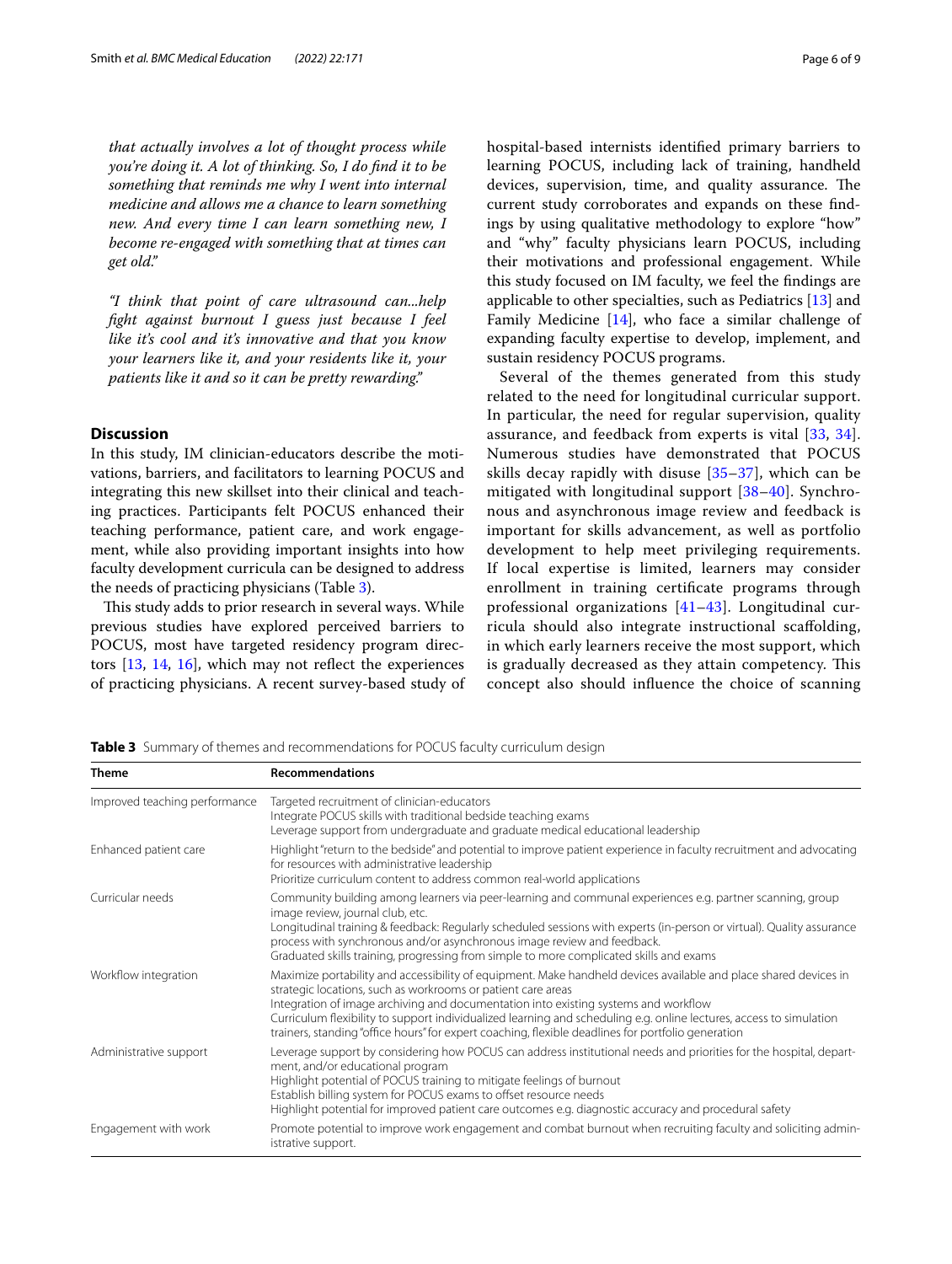models. Study participants noted certain patient characteristics, such as obesity, were a common barrier to their learning. Curriculum designers may consider starting novices with simulation trainers and technically straightforward studies on healthy patients before advancing to more technically challenging patients. Lastly, the concept of peer-learning and sense of community around POCUS came up several times. POCUS directors can take advantage of this by intentionally building peer-support into longitudinal POCUS training. This may include peer scanning sessions, group image interpretation sessions, mentoring dyads, and informal social gatherings.

Streamlined integration of POCUS into existing clinical workfow is crucial to clinician-educators. Perhaps the most immediate way to accomplish this is through the use of handheld devices. These units are increasingly afordable, making it possible to provide dedicated devices for individual physicians or teams. That said, many programs will still rely on communal cart-based ultrasound machines. Inpatient physicians are often responsible for patients in multiple units across geographic locations, making machine accessibility a challenge. Recognizing this difficulty, our findings highlight the importance of keeping communal machines as conveniently located as possible, such as in workrooms or within patient care areas. Another strategy for encouraging POCUS practice is integration of documentation and image archiving workflow within existing clinical workflow to facilitate quality assurance while minimizing disruptions.

The need for administrative support is also vital to facilitating POCUS curricula for practicing internist. This includes financial support for training and equipment, but may also include providing protected time away from other clinical duties for novice POCUS users to practice their nascent skills. Other fndings from this study may help justify this investment of resources. This includes the potential for improved clinical care, learner experiences, and patient education.

Lastly, the potential for POCUS training to enhance physician engagement and combat burnout is a powerful lesson. Participants noted that learning POCUS was fun, made them feel valued, and reinforced their motivations for practicing medicine (a return to the bedside). That said, care must be taken to ensure learning POCUS is not another task forced upon an involuntary audience. Recruitment of interested, self-motivated individuals, in combination with administrative support, may help sustain participants within POCUS faculty development programs.

This study had several limitations. The physicians interviewed were from academic centers with

established POCUS programs, which may limit generalizability. Other limitations include the possibility that interview data was infuenced by recall and social desirability biases.

We have started to make important changes to our POCUS curricula based upon the study results. For example, we are moving away from one-time, in-person didactics to online content to accommodate the demanding schedules of practicing physicians. We have also expanded the availability of handheld ultrasound devices and integrated image archiving systems to allow for longitudinal, asynchronous image review and feedback. Future research should explore the experiences of faculty in other disciplines and settings.

# **Conclusion**

This study provided a qualitative exploration of IM clinician-educators' experiences learning POCUS, resulting in practical recommendations to help curriculum developers meet the unique needs of faculty learners. As POCUS becomes more ubiquitous in medical training, these data help contextualize the enthusiasm teaching physicians have for learning an innovative skill, while also highlighting challenges that should be proactively considered and mitigated.

#### **Abbreviations**

IM: Internal Medicine; IQR: Interquartile range; POCUS: Point-of-care ultrasound.

## **Supplementary Information**

The online version contains supplementary material available at [https://doi.](https://doi.org/10.1186/s12909-022-03225-w) [org/10.1186/s12909-022-03225-w.](https://doi.org/10.1186/s12909-022-03225-w)

## <span id="page-6-0"></span>**Additional fle 1.**

#### **Acknowledgments**

The authors wish to thank Jana Wardian, PhD for her help reviewing and formatting the manuscript.

#### **Authors' contributions**

Christopher Smith contributed to this study in the following ways: conception; design; data acquisition and interpretation; manuscript creation and revision. Keith Barron contributed to this study in the following ways: conception; design; data acquisition, and interpretation; manuscript revision. Ron Shope contributed to this study in the following ways: design; data analysis and interpretation; manuscript revision. Elizabeth Beam contributed to this study in the following ways: design; data analysis and interpretation; manuscript revision. Kevin Piro contributed to this study in the following ways: conception; design; data acquisition and interpretation; manuscript creation and revision. The author(s) read and approved the fnal manuscript.

#### **Funding**

The project was funded by the University of Nebraska Medical Center Interprofessional Academy of Educators Support Grant.

#### **Availability of data and materials**

The study data are available from the corresponding author by request.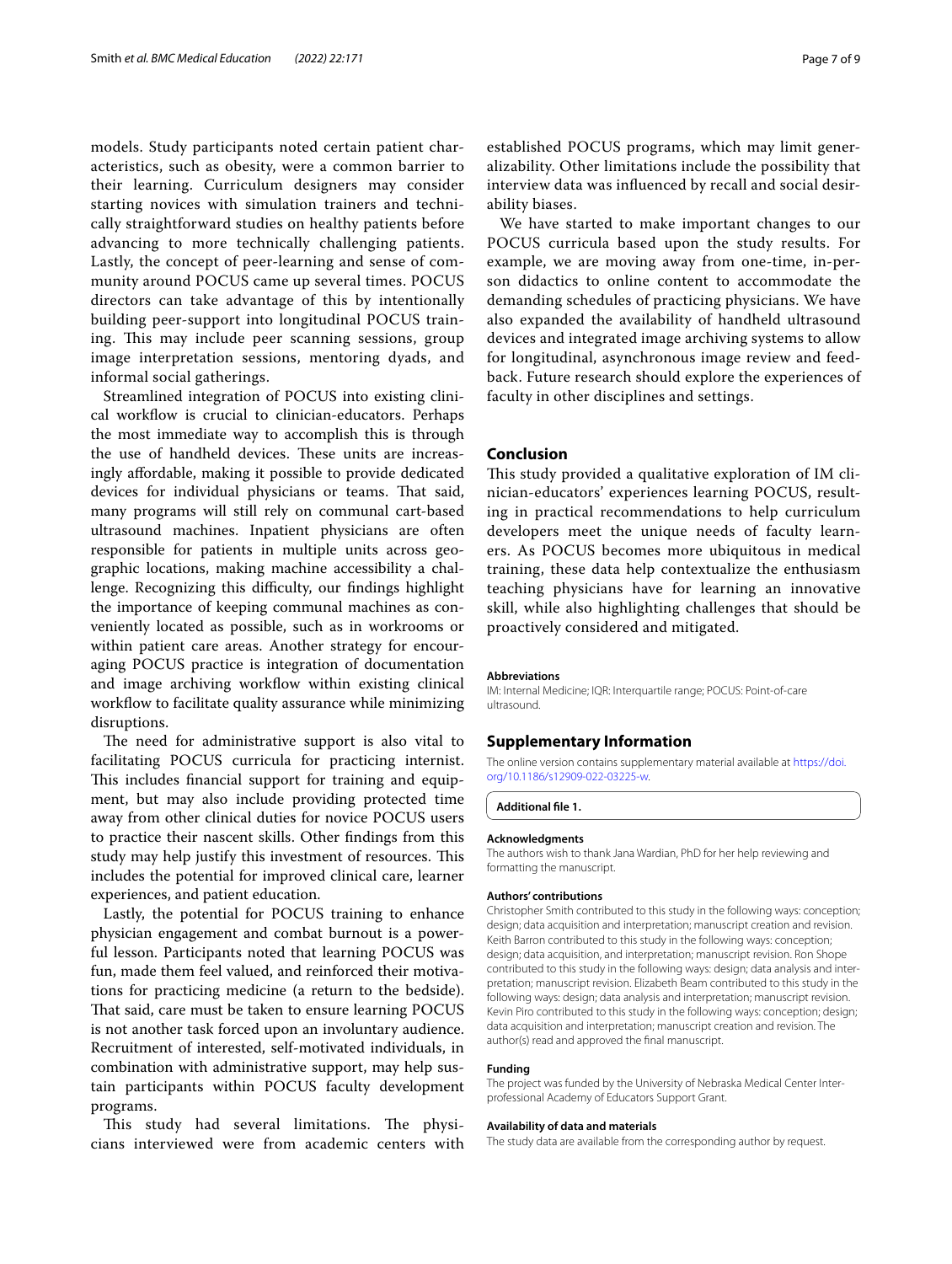# **Declarations**

#### **Ethics approval and consent to participate**

The project was approved as exempt research by each site's local Institutional Review Board (University of Nebraska Medical Center 278-19-EX, Oregon Health & Science University STUDY00016922, University of South Carolina Pro00089230). Participants provided informed consent.

#### **Consent for publication**

The authors provide consent for publication.

#### **Competing interests**

The authors have no competing interests to report.

#### **Author details**

<sup>1</sup> Department of Internal Medicine, Division of Hospital Medicine, University of Nebraska Medical Center, 986430 Nebraska Medical Center, Omaha, NE, USA. 2 <sup>2</sup> Prisma Health Midlands - University of South Carolina School of Medicine, Department of Internal Medicine, Division of General Internal Medicine, 14 Richland Medical Park Drive, Suite, Columbia, SC 320, USA.<sup>3</sup> Department of Health Promotion, University of Nebraska Medical Center, 984365 Nebraska Medical Center, Omaha, NE, USA. <sup>4</sup>Interprofessional Academy of Educators, University of Nebraska Medical Center, 987115 Nebraska Medical Center, Omaha, NE, USA. 5 <sup>5</sup> Department of Internal Medicine, Division of Hospital Medicine, Oregon Health & Science University, 3270 SW Pavilion Loop Suite, Portland, OR 350, USA.

# Received: 20 October 2021 Accepted: 28 February 2022 Published online: 12 March 2022

## **References**

- <span id="page-7-0"></span>1. Bhagra A, Tierney DM, Sekiguchi H, Soni NJ. Point-of-care ultrasonography for primary care physicians and general internists. Mayo Clin Proc. 2016;91(12):1811–27.
- 2. Kimura BJ. Point-of-care cardiac ultrasound techniques in the physical examination: better at the bedside. Heart. 2017;103(13):987–94.
- <span id="page-7-1"></span>3. Kobal SL, Trento L, Baharami S, Tolstrup K, Naqvi TZ, Cercek B, et al. Comparison of efectiveness of hand-carried ultrasound to bedside cardiovascular physical examination. Am J Cardiol. 2005;96(7):1002–6.
- <span id="page-7-2"></span>4. Perrone T, Maggi A, Sgarlata C, Palumbo I, Mossolani E, Ferrari S, et al. Lung ultrasound in internal medicine: a bedside help to increase accuracy in the diagnosis of dyspnea. Eur J Intern Med. 2017;46:61–5.
- 5. Marbach JA, Almufeh A, Di Santo P, Jung R, Simard T, McInnes M, et al. Comparative accuracy of focused cardiac ultrasonography and clinical examination for left ventricular dysfunction and valvular heart disease: a systematic review and meta-analysis. Ann Intern Med. 2019;171(4):264–72.
- 6. Llamas-Álvarez AM, Tenza-Lozano EM, Latour-Pérez J. Accuracy of lung ultrasonography in the diagnosis of pneumonia in adults: systematic review and meta-analysis. Chest. 2017;151(2):374–82.
- <span id="page-7-3"></span>7. Maw AM, Hassanin A, Ho PM, McInnes MDF, Moss A, Juarez-Colunga E, et al. Diagnostic accuracy of point-of-care lung ultrasonography and chest radiography in adults with symptoms suggestive of acute decompensated heart failure: a systematic review and Meta-analysis. JAMA Netw Open. 2019;2(3):e190703.
- <span id="page-7-4"></span>8. Cho J, Jensen TP, Reierson K, Mathews BK, Bhagra A, Franco-Sadud R, et al. Recommendations on the use of ultrasound guidance for adult abdominal paracentesis: a position statement of the Society of Hospital Medicine. J Hosp Med. 2019;14:E7–e15.
- 9. Dancel R, Schnobrich D, Puri N, Franco-Sadud R, Cho J, Grikis L, et al. Recommendations on the use of ultrasound guidance for adult thoracentesis: a position statement of the Society of Hospital Medicine. J Hosp Med. 2018;13(2):126–35.
- <span id="page-7-5"></span>10. Soni NJ, Franco-Sadud R, Kobaidze K, Schnobrich D, Salame G, Lenchus J, et al. Recommendations on the use of ultrasound guidance for adult lumbar puncture: a position statement of the Society of Hospital Medicine. J Hosp Med. 2019;14(10):591–601.
- <span id="page-7-6"></span>11. Nicholas E, Ly AA, Prince AM, Klawitter PF, Gaskin K, Prince LA. The current status of ultrasound education in United States medical schools. J Ultrasound Med. 2021;40(11):2459-65.
- <span id="page-7-7"></span>12. Dinh VA, Lakoff D, Hess J, Bahner DP, Hoppmann R, Blaivas M, et al. Medical student Core clinical ultrasound milestones: a consensus among directors in the United States. J Ultrasound Med. 2016;35(2):421–34.
- <span id="page-7-8"></span>13. Reaume M, Siuba M, Wagner M, Woodwyk A, Melgar TA. Prevalence and scope of point-of-care ultrasound education in internal medicine, pediatric, and medicine-pediatric residency programs in the United States. J Ultrasound Med. 2019;38(6):1433-9.
- <span id="page-7-27"></span>14. Hall JW, Holman H, Bornemann P, Barreto T, Henderson D, Bennett K, et al. Point of care ultrasound in family medicine residency programs: a CERA study. Fam Med. 2015;47(9):706–11.
- <span id="page-7-9"></span>15. Beal EW, Sigmond BR, Sage-Silski L, Lahey S, Nguyen V, Bahner DP. Point-of-care ultrasound in general surgery residency training: a proposal for milestones in graduate medical education ultrasound. J Ultrasound Med. 2017;36(12):2577–84.
- <span id="page-7-10"></span>16. Schnobrich DJ, Gladding S, Olson AP, Duran-Nelson A. Point-of-care ultrasound in internal medicine: a National Survey of educational leadership. J Grad Med Educ. 2013;5(3):498–502.
- <span id="page-7-11"></span>17. LoPresti CM, Jensen TP, Dversdal RK, Astiz DJ. Point-of-care ultrasound for internal medicine residency training: a position statement from the Alliance of academic internal medicine. Am J Med. 2019;132(11):1356–60.
- <span id="page-7-12"></span>18. Ailon J, Mourad O, Nadjaf M, Cavalcanti R. Point-of-care ultrasound as a competency for general internists: a survey of internal medicine training programs in Canada. Can Med Educ J. 2016;7(2):e51–69.
- <span id="page-7-13"></span>19. Dinh VA, Fu JY, Lu S, Chiem A, Fox JC, Blaivas M. Integration of ultrasound in medical education at United States medical schools: a National Survey of Directors' experiences. J Ultrasound Med. 2016;35(2):413–9.
- <span id="page-7-14"></span>20. Grol R, Wensing M. What drives change? Barriers to and incentives for achieving evidence-based practice. Med J Aust. 2004;180(S6):S57–60.
- <span id="page-7-15"></span>21. Mathews BK, Reierson K, Vuong K, Mehta A, Miller P, Koenig S, et al. The design and evaluation of the comprehensive hospitalist assessment and mentorship with portfolios (CHAMP) ultrasound program. J Hosp Med. 2018;13(8):544–50.
- <span id="page-7-16"></span>22. Baxter P, Jack S. Qualitative case study methodology: study design and implementation for novice researchers. Qual Rep. 2008;13(4):544–59.
- <span id="page-7-17"></span>23. Stake RE. Qualitative Case Studies. In: Denzin NK, Lincoln YS, editors. The Sage handbook of qualitative research. 3rd ed. London: Sage Publications Ltd.; 2005. p. 443–66.
- <span id="page-7-18"></span>24. Guest G, Bunce A, Johnson L. How many interviews are enough? An experiment with data saturation and variability. Field Methods. 2006;18(1):59–82.
- <span id="page-7-19"></span>25. Marshall B, Cardon P, Poddar A, Fontenot R. Does sample size matter in qualitative research?: a review of qualitative interviews in is research. J Comput Inf Syst. 2013;54(1):11–22.
- <span id="page-7-20"></span>26. Hughes M. Targeted needs assessment. In: Curriculum development for medical education: a six-step approach. 2nd ed. Baltimore: Johns Hopkins University Press; 2009.
- <span id="page-7-21"></span>27. Ten Cate TJ, Kusurkar RA, Williams GC. How self-determination theory can assist our understanding of the teaching and learning processes in medical education. AMEE guide no. 59. Med Teach. 2011;33(12):961–73.
- <span id="page-7-22"></span>28. Orsini C, Binnie VI, Wilson SL. Determinants and outcomes of motivation in health professions education: a systematic review based on selfdetermination theory. J Educ Eval Health Prof. 2016;13:19.
- <span id="page-7-23"></span>29. Cabana MD, Rand CS, Powe NR, Wu AW, Wilson MH, Abboud PA, et al. Why don't physicians follow clinical practice guidelines? A framework for improvement. JAMA. 1999;282(15):1458–65.
- <span id="page-7-24"></span>30. Taris TW, Ybema JF, Iv B. Burnout and engagement: identical twins or just close relatives? Burn Res. 2017;5:3–11.
- <span id="page-7-25"></span>31. Giacomini MK, Cook DJ. Users' guides to the medical literature XXIII. Qualitative research in health care a. are the results of the study valid? JAMA. 2000;284(3):357–62.
- <span id="page-7-26"></span>32. Reid AM, Brown JM, Smith JM, Cope AC, Jamieson S. Ethical dilemmas and refexivity in qualitative research. Perspect Med Educ. 2018;7(2):69–75.
- <span id="page-7-28"></span>33. Soni NJ, Schnobrich D, Mathews BK, Tierney DM, Jensen TP, Dancel R, et al. Point-of-care ultrasound for hospitalists: a position statement of the Society of Hospital Medicine. J Hosp Med. 2019;14:E1–e6.
- <span id="page-7-29"></span>34. Wong J, Montague S, Wallace P, Negishi K, Liteplo A, Ringrose J, et al. Barriers to learning and using point-of-care ultrasound: a survey of practicing internists in six north American institutions. Ultrasound J. 2020;12(1):19.